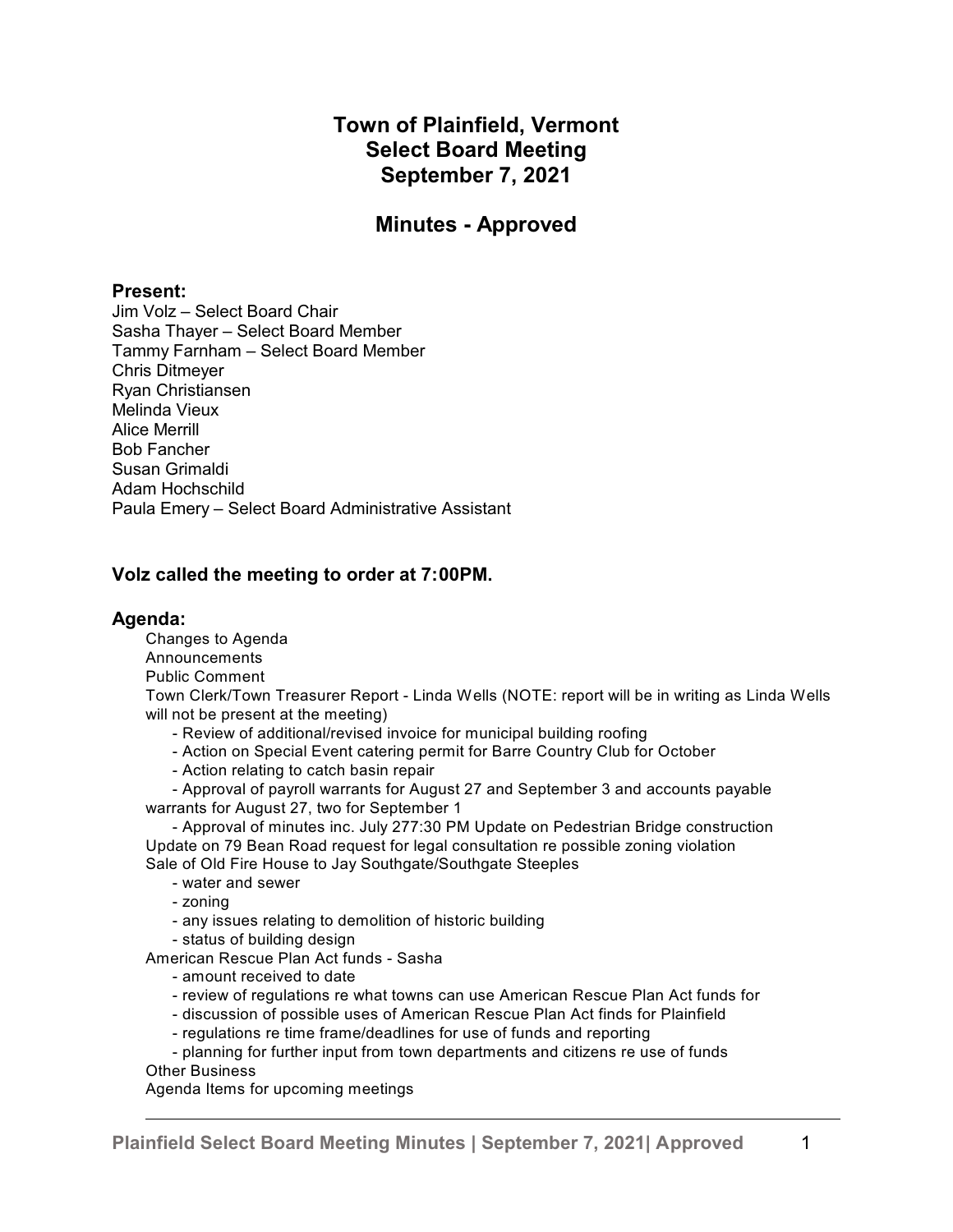## **Changes to Agenda**

Add meeting minutes for August 5 and 30 to Approval of Minutes Add the appointment of Gary Smith as a Lister for the town to Other Business

### **Announcements**

There were no announcements.

## **Public Comment**

There was no public comment.

**Town Clerk/Town Treasurer Report** - Linda Wells *(NOTE: Linda's report was in writing as Linda Wells was not present at the meeting.)*

- $\triangle$  Action relating to catch basin repair The quote from Baril Properties for repairing the Mill Street/Recreation Road catch basin is \$4,650.00 and \$9,826.00 for replacement. **Farnham moved to hire Baril Properties of Woodbury to do the catch basin repair for \$4,650.00 or the replacement for \$9,826.00. The motion was approved unanimously.**
- \* Action on Special Event catering permit for Barre Country Club for October 1 **Thayer moved to approve the Special Event Catering Permit for the Barre Country Club for October 1. The motion was approved unanimously.**
- Review of additional/revised invoice for municipal building roofing The removal of old and rotted shingles that was not included in the bid for the roofing job added \$8,962.00 to the roofing job. **Volz will contact Ken Randall on behalf of the SB to tell him that the SB did not approve the payment of additional expenses.**
- Approval of payroll warrants for August 27 and September 3 and accounts payable warrants for August 27, two for September 1 There was an additional payroll warrant for September 10. **Thayer moved to approve the payroll warrants for August 27 and September 3 and 10, and the accounts payable warrants for August 27 and two for September 1. The motion was approved unanimously.**
- Approval of minutes for July 27, August 5 and August 30 **Thayer moved to approve the minutes for August 5 and 30.** The minutes for July 27 are not finished yet. **The motion was approved unanimously.**

# **Update on Pedestrian Bridge Construction**

Thayer reported on a conversation she had with the Washington County Sheriff's Department, who said that they've been focused on Middle Road speeding. They said that they will use stops for running the Pedestrian Bridge traffic lights as an opportunity for education. The sheriff also said that he thinks that the blinking light should be turned off during the construction.

Farnham stated that she spoke with Jason Keener, of VHB about turning the blinking light off and he said that that's up to VTrans. Jason will check with them about it. She also reported that Ross from VTrans came to check-in with the contractor and she hasn't had a report about that yet. The contractor thinks that there are two slabs and that there are boulders and voids under the second (deeper) slab. The structural engineer has been on vacation and when he returns they will meet with him. Keener's rough estimate for the wall and voids is \$30,000.00 over budget. However, on the Mill Street side, they have found ways to save money. Farnham will report out when she knows more. Finally, the

**Plainfield Select Board Meeting Minutes | September 7, 2021| Approved** 2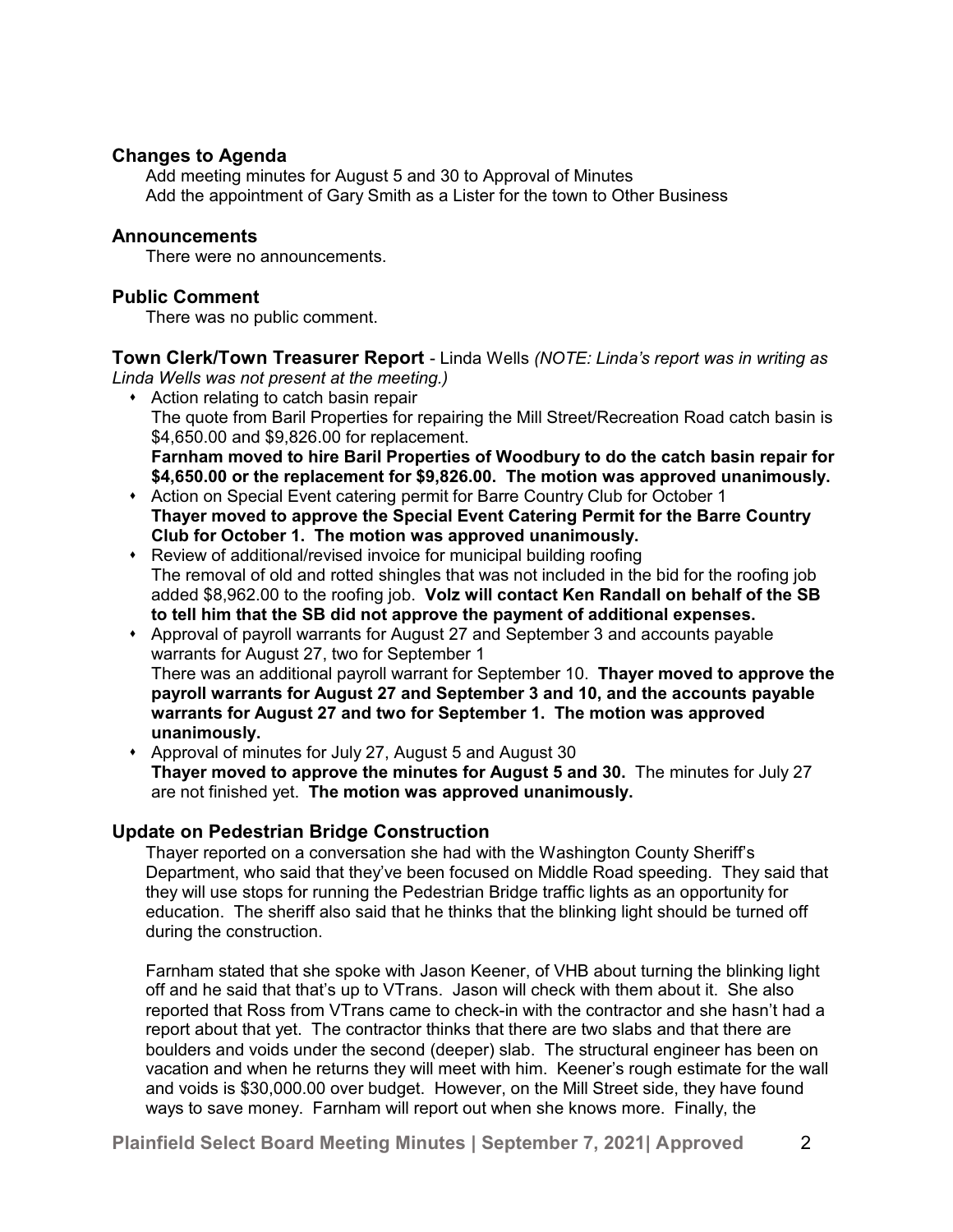contractor noted that the engineer's vacation is causing delays that may delay the end date of the project.

## **Update on 79 Bean Road Request for Legal Consultation on Possible Zoning Violation**

Volz reported that he's been exchanging emails with the neighbors of the property in question.

Farnham reported that she's been trying to contact the landowner, but has not been successful in phone, email or in person attempts. She stated that she believes that the best solution will be to send the landowner a certified letter requesting that the landowner contact the Select Board. She also reported that her attempts at finding financial assistance for septic construction were unsuccessful. She said that she spoke with Karen Storey, Plainfield Zoning Administrator, who said that she was unable to do a building permit for that property because of the flood zone.

Volz referred to the lengthy email exchange with neighbors and said that the town has enough information now to contact a lawyer for an opinion on what can be done next.

Thayer objected to spending money on a lawyer, reviewing points made previously about the need for evidence that would support a contention that the property is occupied.

Volz reported that the neighbors have agreed to testify in court if necessary.

Chris Ditmeyer, a neighbor, responded to Thayer, saying that the neighbors are not most concerned about collecting fines, but about compliance. She stated that the evidence Thayer is requesting is in the land owner's letter that was submitted last year, in which she says that she's hooked up the septic. They have the dates and times for those letters.

Volz noted that the Zoning Administrator's letters and the Development Review Board **(**DRB) decision lay out adequate facts to take to a lawyer for a review and information about the town's options. He also noted that the town Health Officer reported, via email, that the landowner is using the septic system.

Farnham said that it is time to get the landowner to comply, although impossible to determine whether the landowner's lack of compliance and communication is willful.

Thayer requested that the town be clear on what they are asking the lawyer for and reviewed her conversation with a lawyer, reported in a previous meeting.

**Farnham proposed that Thayer contact an attorney to request a list of what the town will need to provide and to find out what advice can be given within a one-hour consultation.** She stated that if SB sends a certified letter and the landowner does not respond, her lack of response will be considered a response.

Adam Hochschild agreed with Volz that the town should contact a lawyer, saying that it would be a good investment and that to let it go further would set a bad precedent.

**Farnham moved that the SB send a certified letter asking the landowner to reach out so that they can get clarification on the zoning issues and lack of compliance with Development Review Board decision. The motion was approved unanimously.**

**Plainfield Select Board Meeting Minutes | September 7, 2021| Approved** 3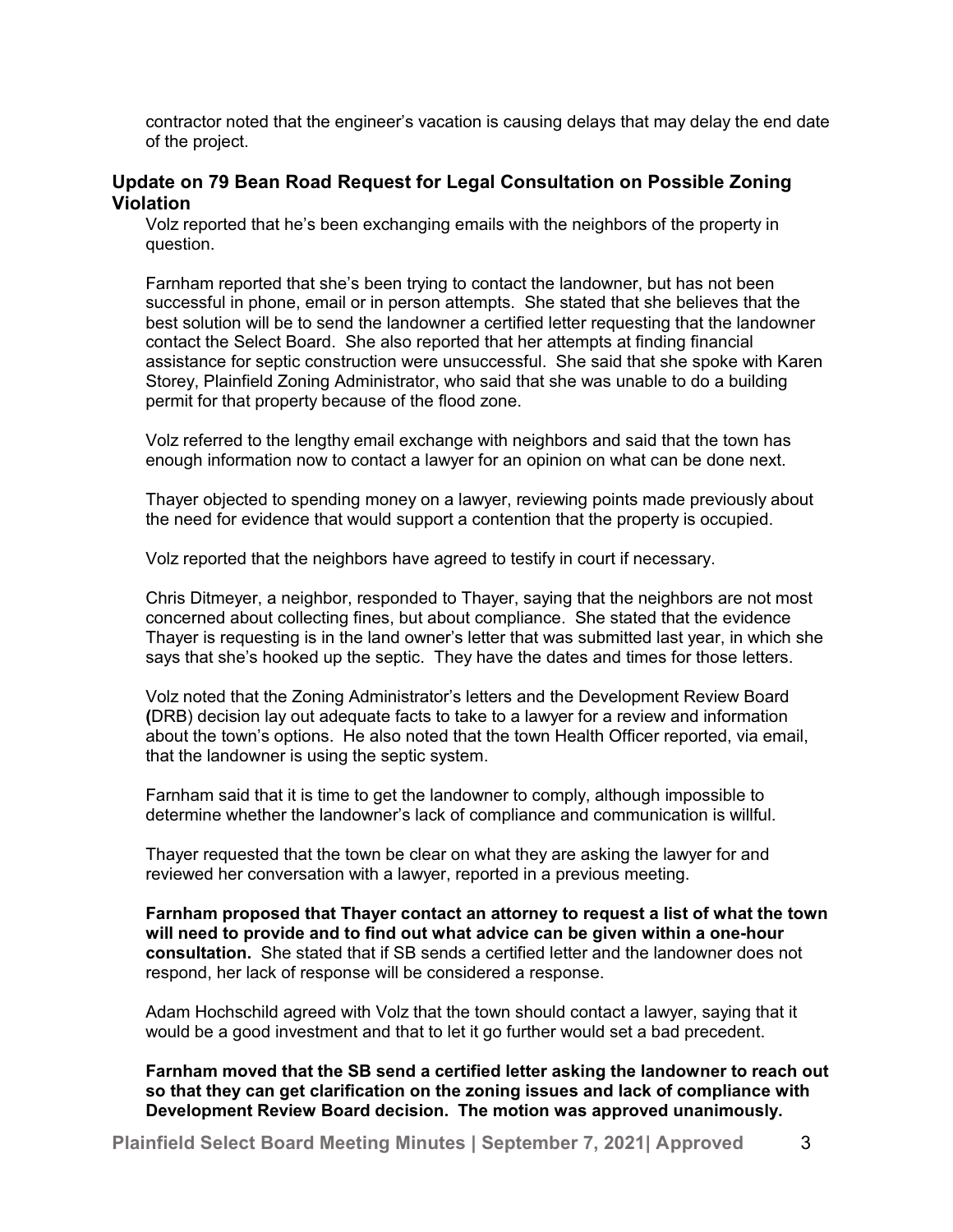#### **Volz requested that Farnham draft and send the letter.**

**Thayer** noted that the town has a \$2,000.00 annual budget for legal fees and **said that she will not block the consultation with a lawyer.**

#### **Volz stated that the SB will determine what to do next at the September 21 SB meeting.**

Ryan Christiansen and Chris Ditmeyer requested to speak and Volz stated that all agenda items are open to the public and up for public discussion, but that the SB can determine who can speak and when.

#### **Sale of Old Fire House to Jay Southgate/Southgate Steeples**

Farnham reported that she hasn't seen a design plan yet. She reached out to Karen Storey, Plainfield Zoning Administrator, who said that the flood zone is an issue and that she hasn't heard from Southgate. **Thayer offered to look into the historic preservation issues and contact the Development Review Board. Farnham said that she will check in with Jay Southgate.**

### **American Rescue Plan Act Funds**

Thayer reported that the town has already received half of the allocation due to Plainfield: \$69,057.97 of the \$132,000.00 total. The issue with fund allocation to counties, rather than towns, has been successfully addressed by Vermont's Congressional Delegation.

Alice Merrill wrote, via Zoom chat, to clarify that the funds have to be obligated by December 31, 2024 and expended by December 31, 2026.

Thayer reviewed the possibilities for use of funds, referring to the [American Rescue Plan](https://home.treasury.gov/system/files/136/SLFRF-Compliance-and-Reporting-Guidanc) Act [Compliance and Reporting Guidance](https://home.treasury.gov/system/files/136/SLFRF-Compliance-and-Reporting-Guidanc) document.

**Volz requested that Thayer publish the federal government information about the uses for the funding on the town's website. Thayer agreed to post the information.**

**Farnham requested that the SB set up a committee of 5 – 10 people to gather information about options and survey the townspeople about their ideas**, stating that the members of the committee would be as capable of performing this task as the SB. The committee would report to the Select Board.

**Volz requested that Thayer add this to the town website. Thayer agreed to add the notification about formation of the committee on the town website.**

#### **Other Business**

Thayer reported that Alex Forbes has stepped down as a **Town Lister**, and that Gary Smith has volunteered to fill the position. This is an elected position so, if appointed, he will only serve until Town Meeting Day. Smith will need to get himself onto the ballot. Farnham clarified that two people applied, but as one of them lives in Marshfield there was only one applicant. **Thayer moved that the SB appoint Gary Smith as a Town Lister. The motion was approved unanimously.**